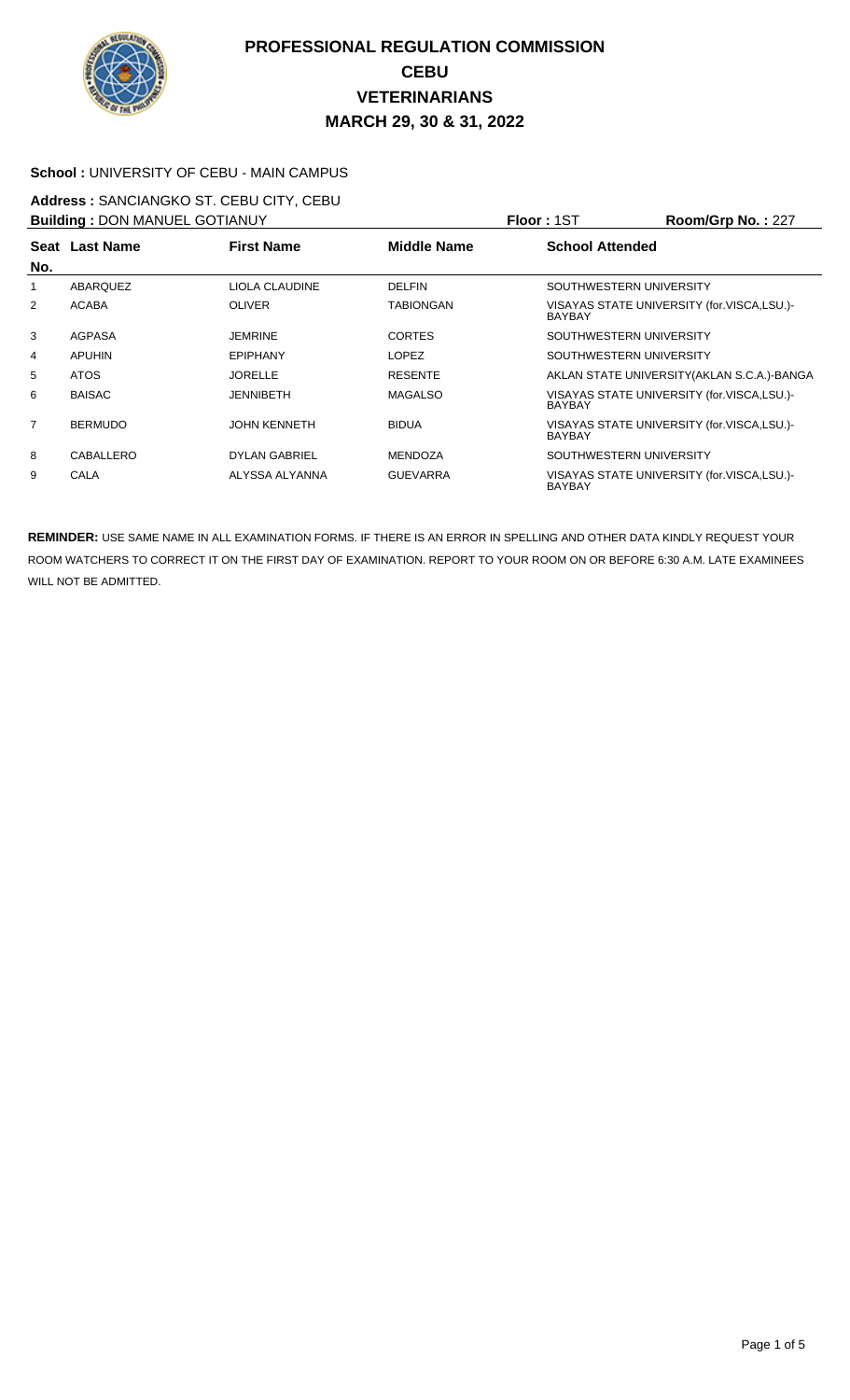

### **School :** UNIVERSITY OF CEBU - MAIN CAMPUS

# **Address :** SANCIANGKO ST. CEBU CITY, CEBU

| <b>Building: DON MANUEL GOTIANUY</b> |                 |                    |                   | <b>Floor: 1ST</b>      | Room/Grp No.: 228                           |
|--------------------------------------|-----------------|--------------------|-------------------|------------------------|---------------------------------------------|
| No.                                  | Seat Last Name  | <b>First Name</b>  | Middle Name       | <b>School Attended</b> |                                             |
| 1                                    | <b>CEBREROS</b> | <b>DEO ABEL</b>    | <b>ADAO</b>       | <b>BAYBAY</b>          | VISAYAS STATE UNIVERSITY (for.VISCA,LSU.)-  |
| 2                                    | <b>CORTEZ</b>   | <b>TISHA MARIE</b> | <b>LEGASPI</b>    | <b>BAYBAY</b>          | VISAYAS STATE UNIVERSITY (for.VISCA,LSU.)-  |
| 3                                    | <b>CUTAMORA</b> | <b>ALDEN GLENN</b> | <b>TALANDRATA</b> | <b>BAYBAY</b>          | VISAYAS STATE UNIVERSITY (for.VISCA,LSU.)-  |
| 4                                    | <b>CUTARAN</b>  | <b>FLORIVER</b>    | <b>PALMERO</b>    | <b>BAYBAY</b>          | VISAYAS STATE UNIVERSITY (for.VISCA,LSU.)-  |
| 5                                    | <b>DAGOY</b>    | <b>VIN LAUREN</b>  | <b>MARIANO</b>    | <b>BAYBAY</b>          | VISAYAS STATE UNIVERSITY (for.VISCA,LSU.)-  |
| 6                                    | <b>DAVIS</b>    | <b>JONI FRANZ</b>  | <b>PRADO</b>      | <b>BAYBAY</b>          | VISAYAS STATE UNIVERSITY (for.VISCA,LSU.)-  |
| 7                                    | <b>DIANGSON</b> | <b>KISH</b>        | <b>TENDAN</b>     |                        | AKLAN STATE UNIVERSITY (AKLAN S.C.A.)-BANGA |
| 8                                    | <b>DUALLO</b>   | <b>JESSICA</b>     | <b>AYO</b>        | <b>PALOMPON</b>        | PALOMPON INSTITUTE OF TECHNOLOGY-           |
| 9                                    | <b>EMBERDA</b>  | LYRA BELLE         | <b>BITOR</b>      | <b>BAYBAY</b>          | VISAYAS STATE UNIVERSITY (for.VISCA,LSU.)-  |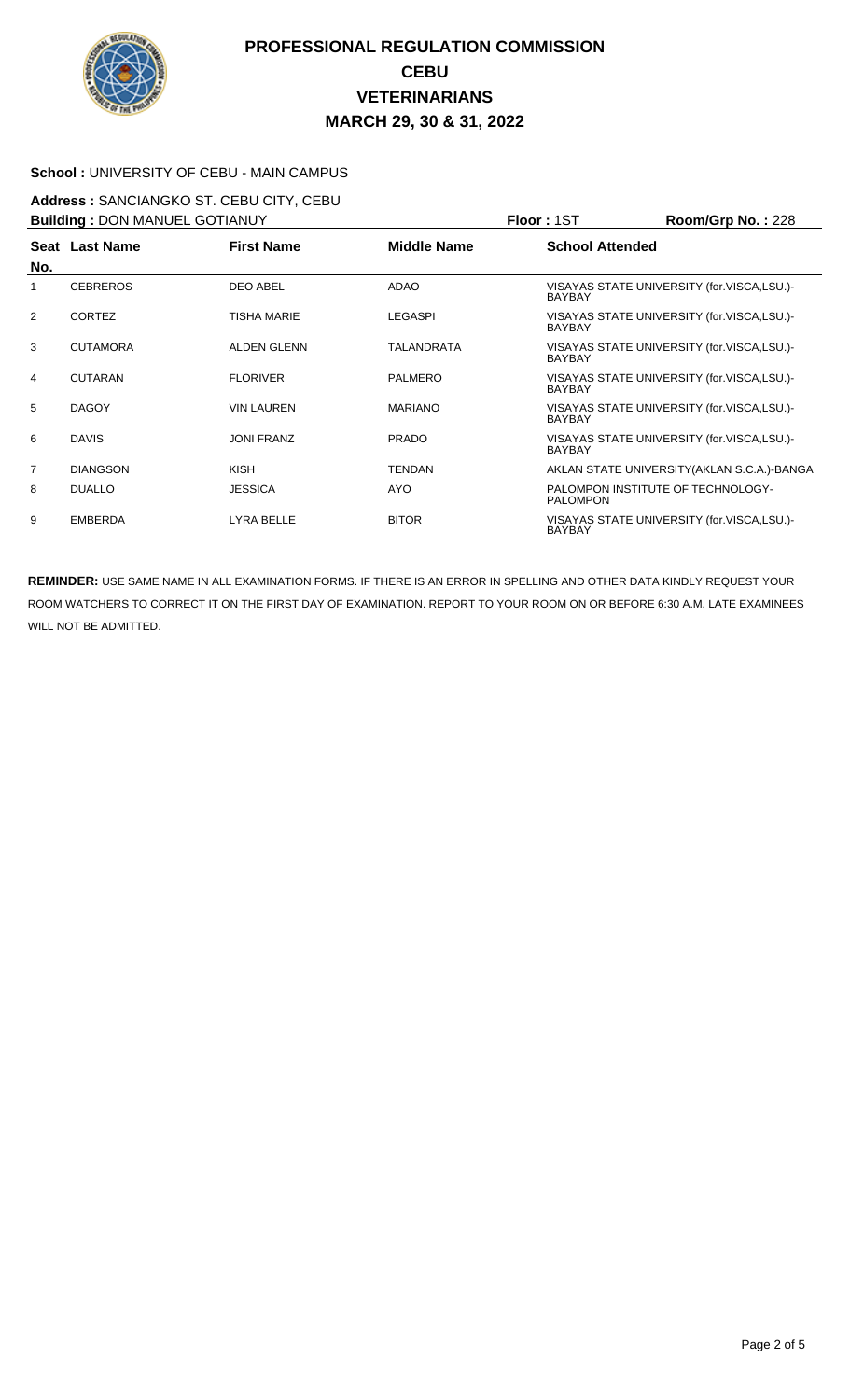

### **School :** UNIVERSITY OF CEBU - MAIN CAMPUS

#### **Address :** SANCIANGKO ST. CEBU CITY, CEBU **Building :** DON MANUEL GOTIANUY **Floor :** 1ST **Room/Grp No. :** 229

| <b>BUIIDING : DUN MANUEL GUTTANUY</b> |                   |                      |                    | PIOOF: 151<br>$\text{Room/GFD}$ No. : 229                   |
|---------------------------------------|-------------------|----------------------|--------------------|-------------------------------------------------------------|
| No.                                   | Seat Last Name    | <b>First Name</b>    | <b>Middle Name</b> | <b>School Attended</b>                                      |
| 1                                     | <b>ESTOS</b>      | <b>KIA GRACE</b>     | <b>CATAMORA</b>    | VISAYAS STATE UNIVERSITY (for.VISCA,LSU.)-<br><b>BAYBAY</b> |
| 2                                     | <b>HAYCO</b>      | <b>MARJORIE</b>      | <b>BARNUEVO</b>    | CAPIZ STATE UNIVERSITY (PANAY SPC)-<br><b>DUMARAO</b>       |
| 3                                     | <b>LABORDO</b>    | <b>VINA TRICIA</b>   | <b>SAYSON</b>      | VISAYAS STATE UNIVERSITY (for.VISCA,LSU.)-<br><b>BAYBAY</b> |
| 4                                     | <b>LAURITO</b>    | <b>GERRY JOEY II</b> | <b>PADOR</b>       | CENTRAL MINDANAO UNIVERSITY                                 |
| 5                                     | <b>LEBUMFACIL</b> | <b>VERNA FAYE</b>    | <b>PIALA</b>       | SOUTHWESTERN UNIVERSITY                                     |
| 6                                     | <b>LLANO</b>      | <b>JEROME</b>        | <b>CATIMON</b>     | VISAYAS STATE UNIVERSITY (for.VISCA,LSU.)-<br><b>BAYBAY</b> |
| $\overline{7}$                        | LOOC              | CERELA               | <b>SILAO</b>       | VISAYAS STATE UNIVERSITY (for.VISCA,LSU.)-<br><b>BAYBAY</b> |
| 8                                     | <b>LUZA</b>       | <b>HEHERSON</b>      | <b>ALPUERTO</b>    | VISAYAS STATE UNIVERSITY (for.VISCA,LSU.)-<br><b>BAYBAY</b> |
| 9                                     | <b>MANIKAN</b>    | ALLAN                | <b>DADO</b>        | AKLAN STATE UNIVERSITY (AKLAN S.C.A.)-BANGA                 |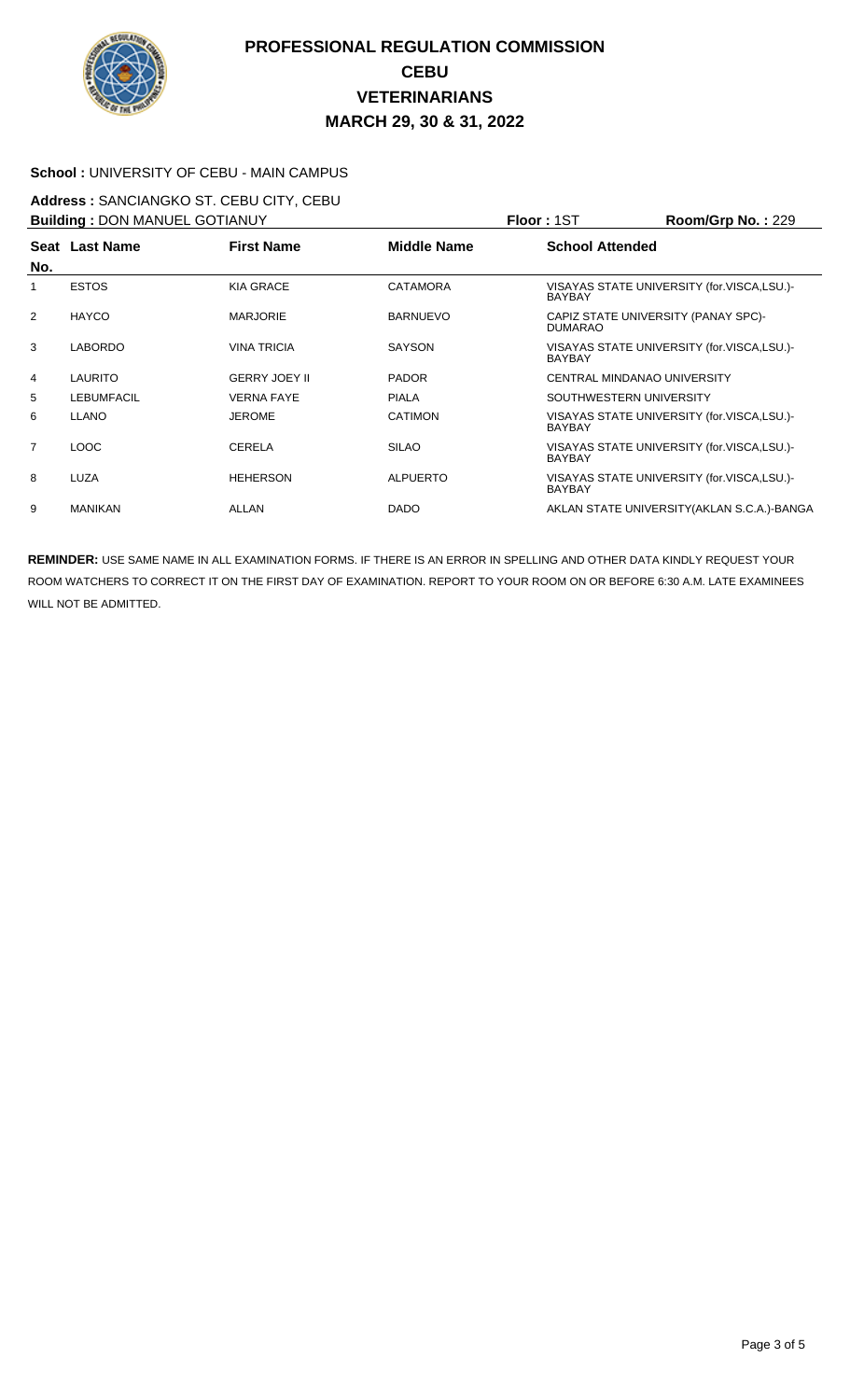

### **School :** UNIVERSITY OF CEBU - MAIN CAMPUS

#### **Address :** SANCIANGKO ST. CEBU CITY, CEBU **Building :** DON MANUEL GOTIANUY **Floor :** 1ST **Room/Grp No. :** 230

| <b>BUIIDING : DUN MANUEL GUTIANUY</b> |                 |                   |                 | PIOOF: 151<br>$\text{Koom/Grp}$ No. : 230                   |  |
|---------------------------------------|-----------------|-------------------|-----------------|-------------------------------------------------------------|--|
| No.                                   | Seat Last Name  | <b>First Name</b> | Middle Name     | <b>School Attended</b>                                      |  |
|                                       | <b>MILLANES</b> | ANGELIC MAE       | <b>PALACIO</b>  | VISAYAS STATE UNIVERSITY (for.VISCA,LSU.)-<br><b>BAYBAY</b> |  |
| 2                                     | <b>MIÑOZA</b>   | DIANA DAWN        | <b>VALMORIA</b> | VISAYAS STATE UNIVERSITY (for.VISCA,LSU.)-<br><b>BAYBAY</b> |  |
| 3                                     | <b>MISON</b>    | <b>LOURENCE</b>   | GADI            | VISAYAS STATE UNIVERSITY (for.VISCA,LSU.)-<br><b>BAYBAY</b> |  |
| $\overline{4}$                        | <b>MONDALA</b>  | <b>JOEL</b>       | <b>SIEGA</b>    | VISAYAS STATE UNIVERSITY (for.VISCA,LSU.)-<br><b>BAYBAY</b> |  |
| 5                                     | <b>OBLIGADO</b> | LEVI              | <b>DUARTE</b>   | SOUTHWESTERN UNIVERSITY                                     |  |
| 6                                     | <b>ONCOG</b>    | <b>MARYCLAIRE</b> | <b>DALUPERE</b> | VISAYAS STATE UNIVERSITY (for.VISCA,LSU.)-<br><b>BAYBAY</b> |  |
| $\overline{7}$                        | <b>PAA</b>      | <b>IVAN RAY</b>   | <b>REAS</b>     | VISAYAS STATE UNIVERSITY (for.VISCA,LSU.)-<br><b>BAYBAY</b> |  |
| 8                                     | <b>PARAS</b>    | <b>APRIL JOY</b>  | <b>ARANAS</b>   | CEBU TECHNOLOGICAL UNIVERSITY-BARILI<br>(for.CSCST)         |  |